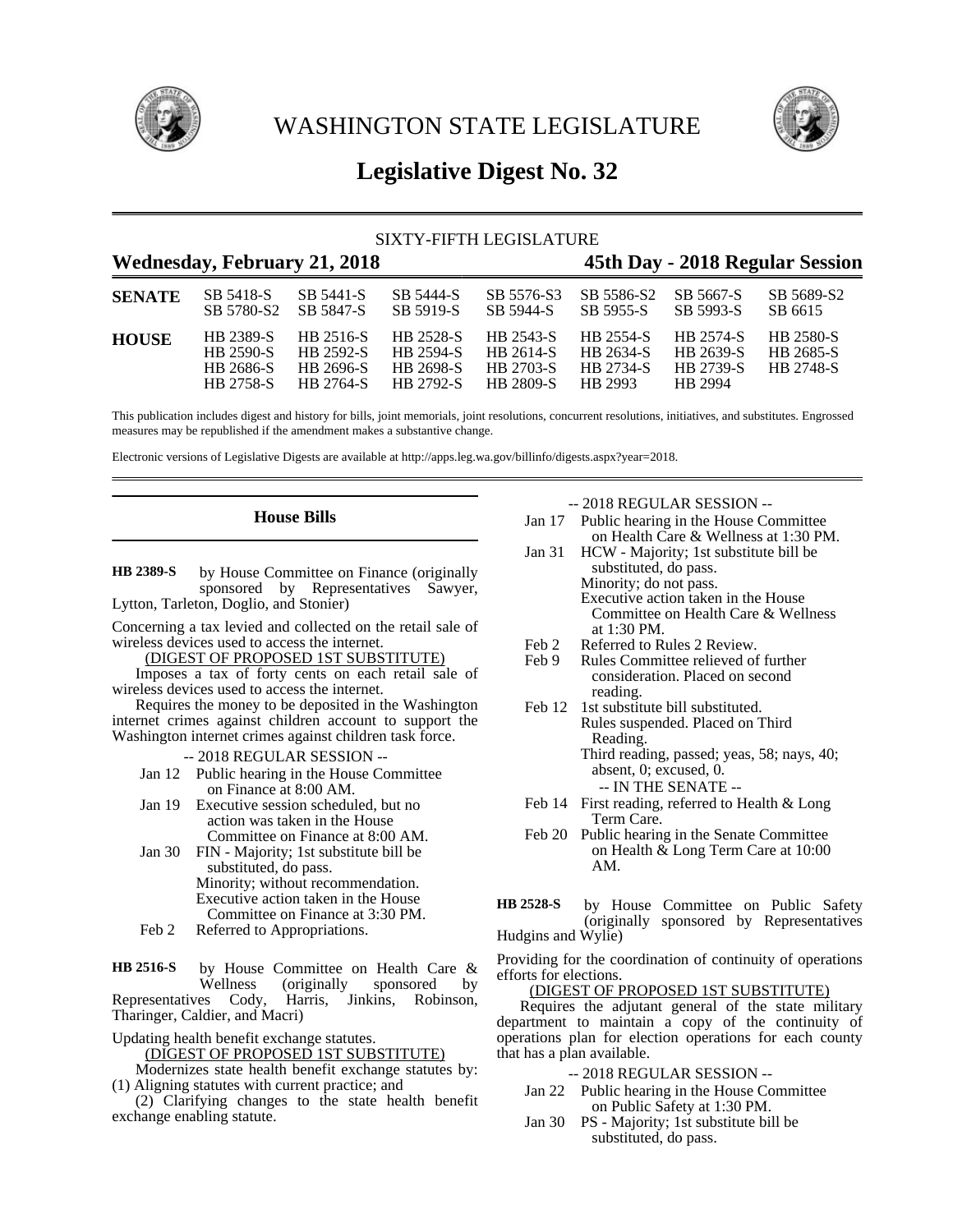Minority; without recommendation. Executive action taken in the House Committee on Public Safety at 1:30 PM.

- Feb 2 Referred to Rules 2 Review.<br>Feb 9 Rules Committee relieved of
- Rules Committee relieved of further consideration. Placed on second reading.
- Feb 12 1st substitute bill substituted. Rules suspended. Placed on Third Reading. Third reading, passed; yeas, 98; nays, 0;
	- absent, 0; excused, 0.
	- -- IN THE SENATE --
- Feb 14 First reading, referred to State Government, Tribal Relations & Elections.
- Feb 21 Scheduled for public hearing in the Senate Committee on State Government and Tribal Relations & Elections at 8:00 AM. (Subject to change)

by House Committee on Education (originally sponsored by Representatives **HB 2543-S**

Lovick, Irwin, Springer, Kirby, Doglio, Frame, Chandler, Stokesbary, Griffey, Volz, Ortiz-Self, McBride, Senn, Gregerson, Muri, and Pollet)

Establishing regional school safety centers in educational service districts.

(DIGEST OF PROPOSED 1ST SUBSTITUTE)

Allows private schools to participate in annual school safety summits held by the office of the superintendent of public instruction and the school safety advisory committee.

Requires the summit participants to: (1) Review various proposed and implemented models for regionalizing school safety planning, including proposals to establish regional safety centers;

(2) Review the 2017 report on funding for safety and security in schools prepared by the state institute for public policy; and

(3) Report to the superintendent of public instruction and the appropriate legislative committees on the progress of implementing an effective and efficient statewide plan for school safety that meets local needs.

#### -- 2018 REGULAR SESSION --

- Jan 16 Public hearing in the House Committee on Education at 1:30 PM.
- Jan 25 Executive session scheduled, but no action was taken in the House Committee on Education at 8:00 AM.

Jan 29 Executive action taken in the House

- Committee on Education at 1:30 PM. Jan 30 ED - Majority; 1st substitute bill be
- substituted, do pass.
- Jan 31 Referred to Appropriations.

by House Committee on Health Care &<br>Wellness (originally sponsored by sponsored Representatives Blake, Walsh, Tharinger, Chapman, and Kloba) **HB 2554-S**

Establishing compassionate care renewals for medical marijuana qualifying patients.

### (DIGEST OF PROPOSED 1ST SUBSTITUTE)

Allows a health care professional to indicate that a qualifying patient qualifies for a compassionate care renewal of his or her registration in the medical marijuana authorization database and recognition card if the health care professional determines that requiring the qualifying patient to renew a registration in person would likely result in severe hardship to the qualifying patient because of the qualifying patient's physical or emotional condition.

-- 2018 REGULAR SESSION --

- Jan 30 Public hearing in the House Committee on Health Care & Wellness at 8:00 AM.
- Jan 31 HCW Majority; 1st substitute bill be substituted, do pass. Minority; do not pass. Minority; without recommendation. Executive action taken in the House Committee on Health Care & Wellness at 1:30 PM.
- Feb 2 Referred to Rules 2 Review.<br>Feb 13 Rules Committee relieved of
- Rules Committee relieved of further consideration. Placed on second reading.
- Feb 19 Referred to Rules 2 Consideration.

by House Committee on Commerce &<br>Gaming (originally sponsored by (originally sponsored by Representatives Kloba, Sawyer, Condotta, Slatter, Robinson, Kirby, Stanford, Vick, Pollet, Wylie, Tharinger, and Macri) **HB 2574-S**

Requiring the liquor and cannabis board to study home delivery of medical marijuana.

(DIGEST OF PROPOSED 1ST SUBSTITUTE)

Requires the state liquor and cannabis board to conduct a study of regulatory options and issues related to the creation of a system for the home delivery of medical marijuana products to qualifying medical marijuana patients by licensed medical marijuana retailers.

- -- 2018 REGULAR SESSION -- Jan 15 Public hearing in the House Committee on Commerce & Gaming at 1:30 PM.
- Jan 16 Executive session scheduled, but no action was taken in the House Committee on Commerce & Gaming at 1:30 PM.
- Jan 18 Executive session scheduled, but no action was taken in the House Committee on Commerce & Gaming at 9:00 AM.
- Jan 22 Executive session scheduled, but no action was taken in the House Committee on Commerce & Gaming at 1:30 PM.
- Jan 23 Executive session scheduled, but no action was taken in the House Committee on Commerce & Gaming at 1:30 PM.
- Jan 29 COG Majority; 1st substitute bill be substituted, do pass. Executive action taken in the House Committee on Commerce & Gaming at 1:30 PM.
- Jan 31 Referred to Rules 2 Review.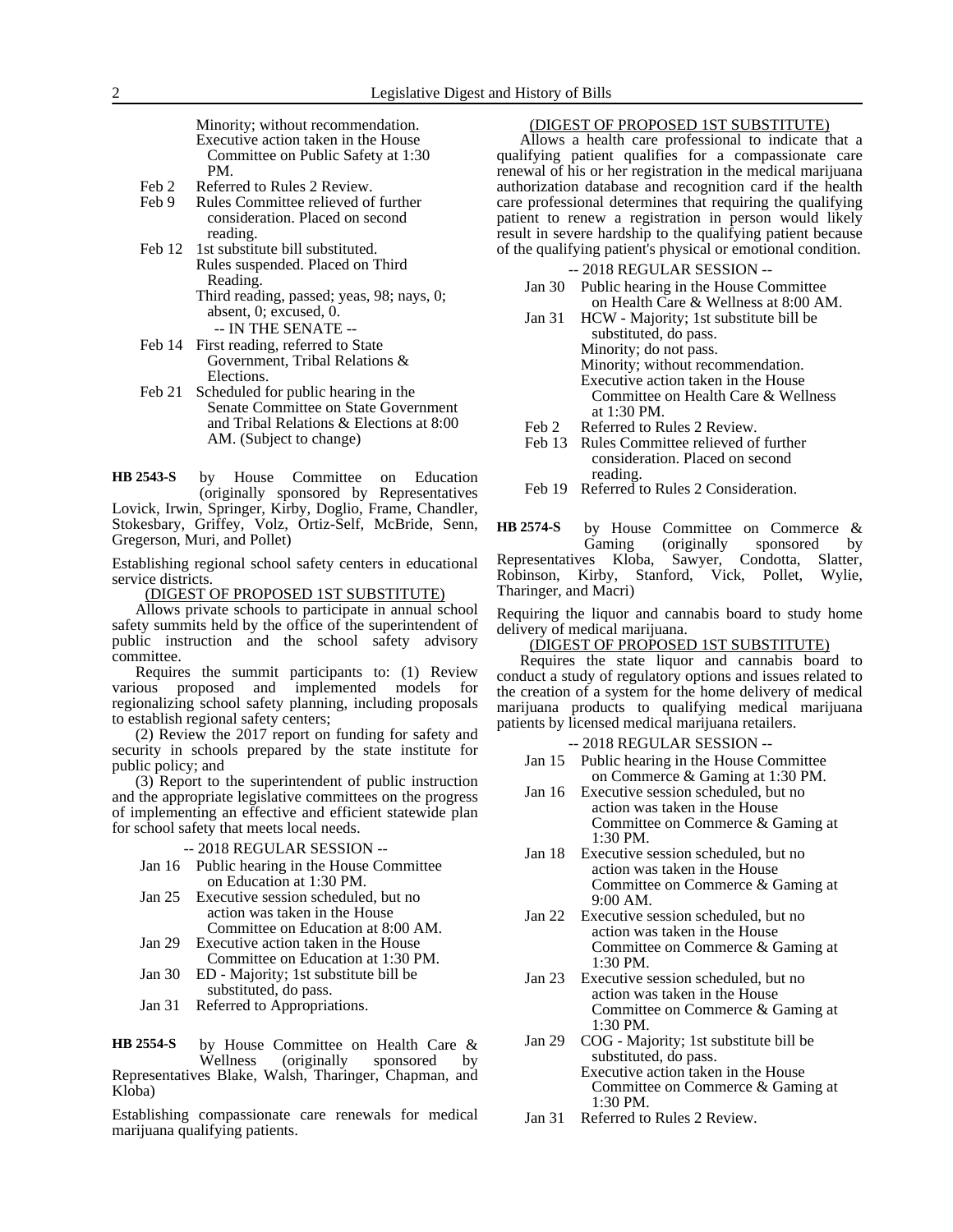by House Committee on Technology & Economic Development (originally sponsored by Representatives Morris, Lytton, Fey, and Doglio; by request of Department of Commerce) **HB 2580-S**

### Promoting renewable natural gas.

#### (DIGEST OF PROPOSED 1ST SUBSTITUTE)

Requires the Washington State University extension energy program and the department of commerce, in consultation with the utilities and transportation commission, to submit, by September 1, 2018, recommendations to the governor's office and the legislative energy committees on how to promote sustainable development of renewable natural gas in the state.

Requires the department of commerce to: (1) In consultation with the department of ecology, the utilities and transportation commission, and the department of health, explore development of voluntary gas quality standards for the injection of renewable natural gas into the natural gas pipeline system; and

(2) Consult industry groups and identify industry best practices.

Provides a sales and use tax exemption for equipment necessary to process biogas from a landfill into marketable coproducts.

Addresses property tax and leasehold excise tax exemptions with regard to land, buildings, machinery, equipment, and other personal property used primarily for the operation of an anaerobic digester.

-- 2018 REGULAR SESSION --

- Jan 24 Public hearing in the House Committee on Technology & Economic Development at 8:00 AM.
- Jan 25 Public hearing in the House Committee on Technology & Economic Development at 1:30 PM.
- Jan 30 TED Majority; 1st substitute bill be substituted, do pass. Minority; without recommendation. Executive action taken in the House Committee on Technology & Economic Development at 10:00 AM.
- Feb 1 Referred to Finance.
- Feb 5 FIN Majority; do pass 1st substitute bill proposed by Technology & Economic Development. Minority; do not pass. Minority; without recommendation. Public hearing and executive action taken

in the House Committee on Finance at 8:00 AM.

Feb 6 Referred to Rules 2 Review.

by House Committee on Education (originally sponsored by Representatives Ortiz-Self, Harris, Kilduff, Stonier, Lovick, Gregerson, McBride, Fitzgibbon, Peterson, Valdez, Stanford, Doglio, and Macri) **HB 2590-S**

Regarding the transitional bilingual instruction program. (DIGEST OF PROPOSED 1ST SUBSTITUTE)

Declares an intent to determine: (1) The qualifications of school staff currently providing supplemental instruction to English learners;

(2) The number of vacant positions for school staff with training on working with English learners; and

(3) Whether programs and processes are in place to prepare enough qualified staff to meet the 2019-2020 school year deadline.

Requires the office of the superintendent of public instruction and the professional educator standards board to work together to compile specific information and report it to the legislature.

-- 2018 REGULAR SESSION --

- Jan 23 Public hearing in the House Committee on Education at 1:30 PM.
- Jan 29 Executive session scheduled, but no action was taken in the House Committee on Education at 1:30 PM.
- Jan 30 ED Majority; 1st substitute bill be substituted, do pass. Minority; without recommendation. Executive action taken in the House Committee on Education at 1:30 PM.
- Feb 2 Referred to Rules 2 Review.
- Feb 6 Placed on second reading by Rules Committee.
- Feb 8 1st substitute bill substituted. Rules suspended. Placed on Third Reading. Third reading, passed; yeas, 63; nays, 34;

absent, 0; excused, 1. -- IN THE SENATE --

- Feb 10 First reading, referred to Early Learning & K-12 Education.
- Feb 19 Public hearing in the Senate Committee on Early Learning & K-12 Education at 1:30 PM.
- Feb 20 Executive action taken in the Senate Committee on Early Learning & K-12 Education at 1:30 PM.

by House Committee on Technology & Economic Development (originally sponsored by Representative Morris) **HB 2592-S**

Concerning the efficient deployment of small cell network infrastructure.

#### (DIGEST OF PROPOSED 1ST SUBSTITUTE)

Requires a local government that can demonstrate to the department of commerce in writing that it meets certain criteria in this act to be designated on the department's web site as being investment ready for advanced and new wireless technologies.

- -- 2018 REGULAR SESSION --
- Jan 18 Public hearing in the House Committee on Technology & Economic Development at 1:30 PM.
- Jan 30 TED Majority; 1st substitute bill be substituted, do pass. Minority; do not pass. Minority; without recommendation. Executive action taken in the House Committee on Technology & Economic Development at 10:00 AM.
- Jan 31 Referred to Rules 2 Review.
- Feb 13 Rules Committee relieved of further consideration. Placed on second reading.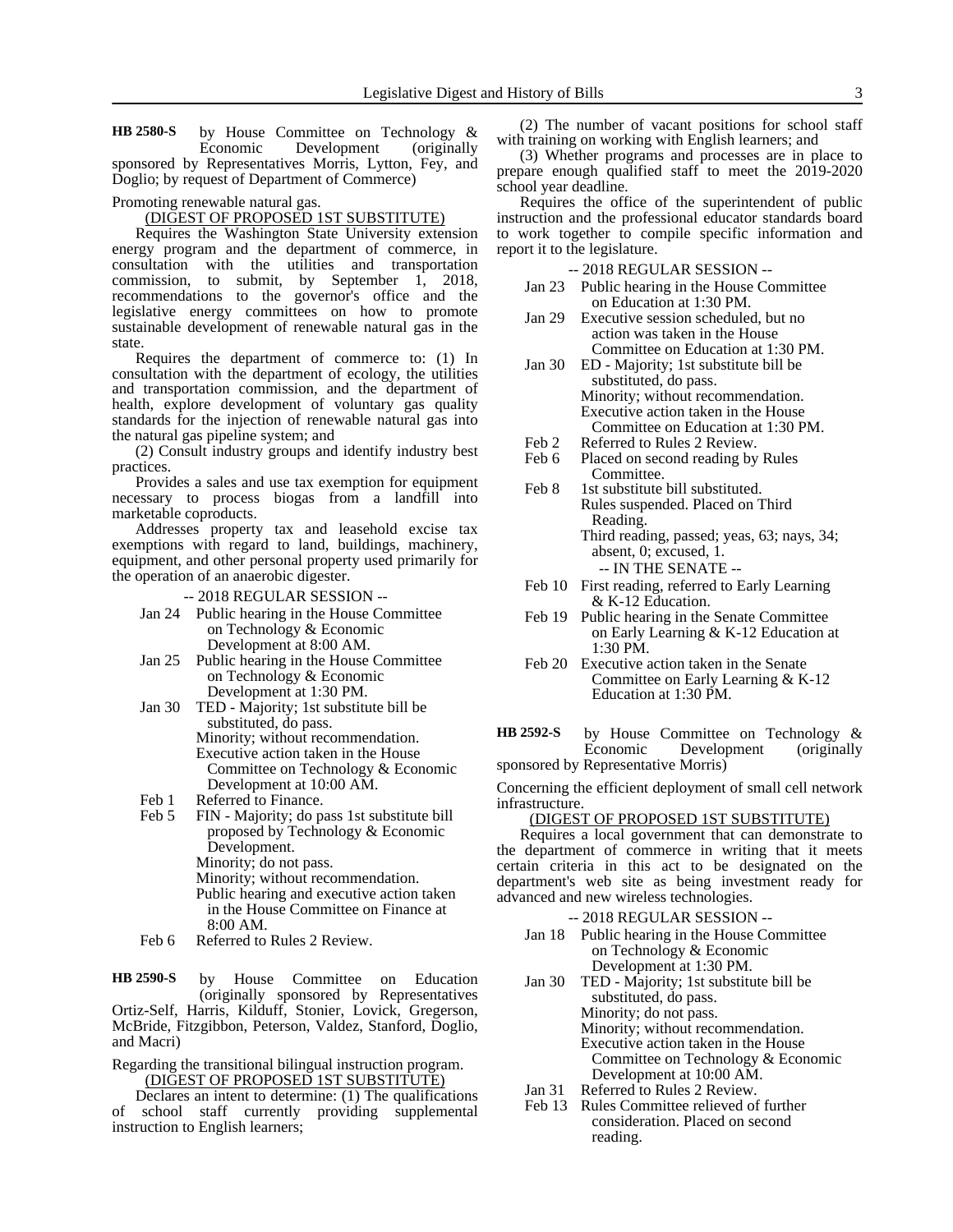Feb 19 Referred to Rules 2 Consideration.

by House Committee on Technology & Economic Development (originally sponsored by Representatives Morris, Hudgins, and Wylie) **HB 2594-S**

Studying the feasibility of a statewide infrastructure authority.

### (DIGEST OF PROPOSED 1ST SUBSTITUTE)

Creates a joint select committee on infrastructure and requires the committee to complete a study to identify integrated infrastructure needs across the state, including needs related to fiber broadband, high-speed rail, long haul air cargo, and other related issues.

Provides a January 1, 2020, expiration date for the committee.

- -- 2018 REGULAR SESSION --
- Jan 17 Public hearing in the House Committee on Technology & Economic Development at 8:00 AM.
- Jan 23 Executive session scheduled, but no action was taken in the House Committee on Technology & Economic Development at 10:00 AM.
- Jan 24 Executive session scheduled, but no action was taken in the House Committee on Technology & Economic Development at 8:00 AM.
- Jan 25 TED Majority; 1st substitute bill be substituted, do pass. Executive action taken in the House Committee on Technology & Economic Development at 1:30 PM.
- Jan 30 Referred to Capital Budget.

by House Committee on State Govt, Elections & IT (originally sponsored by Representatives Bergquist, McDonald, Hudgins, and Wylie) **HB 2614-S**

Concerning electronic ballot return.

(DIGEST OF PROPOSED 1ST SUBSTITUTE)

Requires a signed declaration, for ballots returned electronically by a voter who is not an overseas or service voter, to be received no later than the day before the county canvassing board certifies the election or primary results.

Requires the county auditor to: (1) Before certification of the election for ballots returned electronically, conduct an audit of those ballots if at least forty of the ballots are returned by 8:00 p.m. on the day of the election;

(2) Upon providing notice to each voter, randomly select twenty-five percent of the voters and include in their notice a request for the voter to return his or her original ballot along with the signed declaration; and

(3) Analyze any original ballot returned to ensure it matches the electronically returned ballot.

- -- 2018 REGULAR SESSION --
- Jan 24 Public hearing in the House Committee on State Government and Elections & Information Technology at 1:30 PM.
- Jan 26 SEIT Majority; 1st substitute bill be substituted, do pass. Minority; do not pass.
- Executive action taken in the House Committee on State Government and Elections & Information Technology at 8:00 AM.
- Jan 30 Referred to Rules 2 Review.<br>Feb 6 Placed on second reading by
- Placed on second reading by Rules Committee.
- Feb 19 Referred to Rules 2 Consideration.
- by House Committee on Environment (originally sponsored by Representatives Chapman, Graves, Fitzgibbon, Hayes, Tarleton, Hudgins, **HB 2634-S**

and McBride; by request of Department of Ecology)

Concerning the use of antifouling paints on recreational water vessels.

#### (DIGEST OF PROPOSED 1ST SUBSTITUTE)

Declares an intent to encourage the development of safer alternatives to traditional antifouling paints and coatings on recreational water vessels.

-- 2018 REGULAR SESSION --

- Jan 15 Public hearing in the House Committee on Environment at 1:30 PM.
- Jan 25 Executive session scheduled, but no action was taken in the House Committee on Environment at 8:00 AM.
- Jan 30 ENVI Majority; 1st substitute bill be substituted, do pass. Executive action taken in the House Committee on Environment at 1:30 PM.
- Feb 1 Referred to Rules 2 Review.
- Feb 6 Placed on second reading by Rules Committee.
- Feb 8 1st substitute bill substituted. Rules suspended. Placed on Third Reading. Third reading, passed; yeas, 98; nays, 0; absent, 0; excused, 0.
	- -- IN THE SENATE --
- Feb 10 First reading, referred to Energy, Environment & Technology.
- Feb 20 Public hearing in the Senate Committee on Energy and Environment & Technology at 10:00 AM.

by House Committee on Health Care & Wellness (originally sponsored by Representatives Buys, Peterson, Stokesbary, Graves, Stambaugh, Bergquist, Vick, Walsh, Volz, Shea, Blake, and Young) **HB 2639-S**

Exempting certain mobile food units from state and local regulations pertaining to commissaries or servicing areas.

### (DIGEST OF PROPOSED 1ST SUBSTITUTE)

Requires the regulatory authority to approve a request for a mobile food unit to be exempt from state board of health or local health jurisdiction requirements to operate from an approved commissary or servicing area if certain requirements are met.

- -- 2018 REGULAR SESSION --
- Jan 30 Public hearing in the House Committee on Health Care & Wellness at 8:00 AM.
- Jan 31 HCW Majority; 1st substitute bill be substituted, do pass.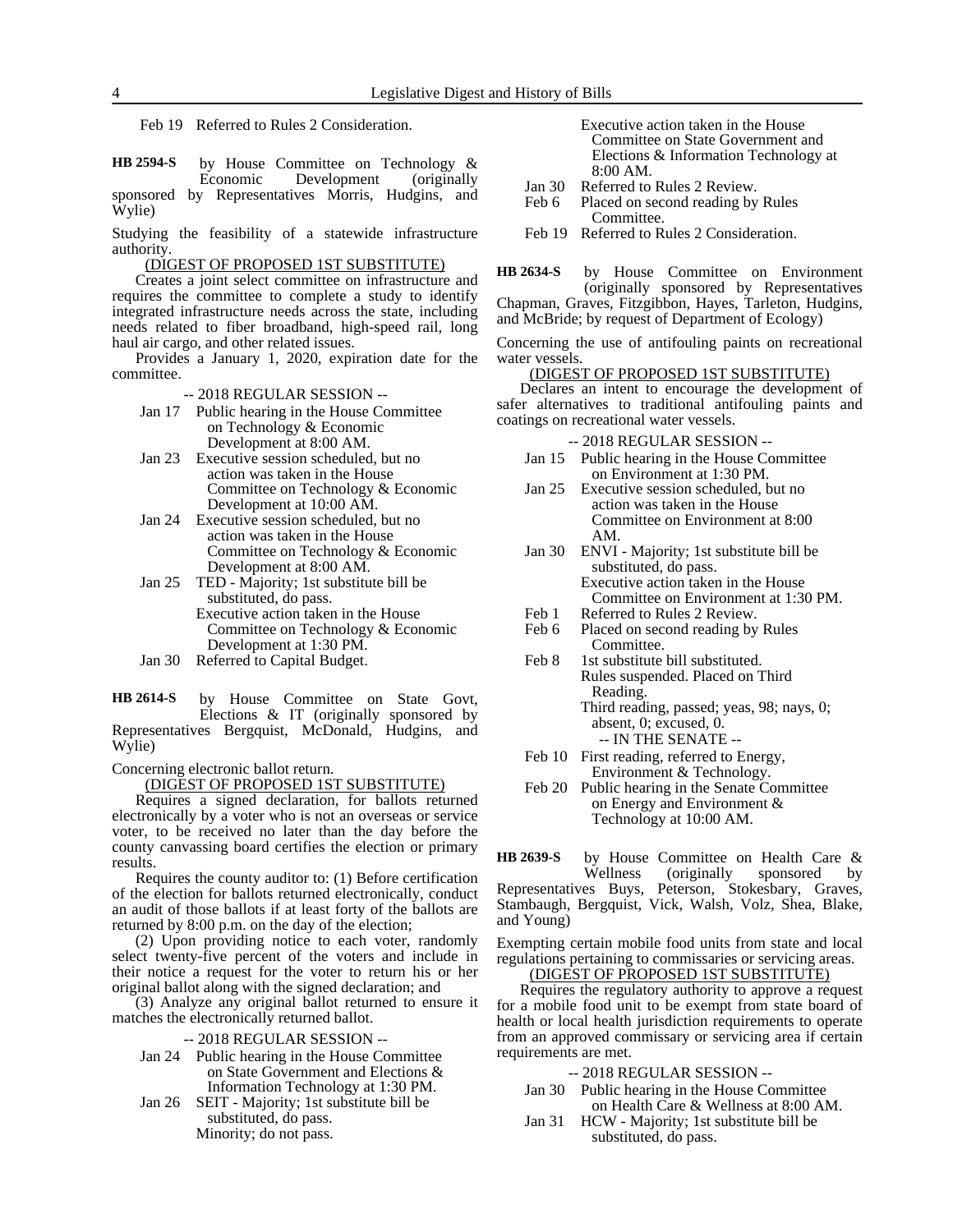Executive action taken in the House Committee on Health Care & Wellness at 1:30 PM.

- Feb 2 Referred to Rules 2 Review.
- Feb 6 Placed on second reading by Rules Committee.
- Feb 14 1st substitute bill substituted. Rules suspended. Placed on Third Reading. Third reading, passed; yeas, 98; nays, 0;

absent, 0; excused, 0. -- IN THE SENATE --

- Feb 16 First reading, referred to Agriculture, Water, Natural Resources & Parks.
- Feb 20 Public hearing in the Senate Committee on Agriculture, Water, and Natural Resources & Parks at 1:30 PM.
- Feb 22 Scheduled for executive session in the Senate Committee on Agriculture, Water, and Natural Resources & Parks at 1:30 PM. (Subject to change)

by House Committee on Education (originally sponsored by Representatives Ortiz-Self, Harris, Santos, Johnson, Caldier, Dolan, Ormsby, Valdez, Steele, Frame, Jinkins, Bergquist, Doglio, McBride, Sells, Tarleton, and Pollet) **HB 2685-S**

Promoting preapprenticeship opportunities for high school students.

(DIGEST OF PROPOSED 1ST SUBSTITUTE)

Requires the office of the superintendent of public instruction to: (1) In consultation with the state board for community and technical colleges and the Washington state apprenticeship and training council, examine opportunities for promoting recognized preapprenticeship and registered youth apprenticeship opportunities for high school students; and

(2) Solicit input from persons and organizations with interest or relevant expertise in registered preapprenticeship programs and/or registered youth apprenticeship programs.

-- 2018 REGULAR SESSION --

- Jan 22 Public hearing in the House Committee on Education at 1:30 PM.
- Jan 29 ED Majority; 1st substitute bill be substituted, do pass. Executive action taken in the House Committee on Education at 1:30 PM.
- Feb 1 Referred to Rules 2 Review.
- Feb 6 Placed on second reading by Rules Committee.
- Feb 7 1st substitute bill substituted. Rules suspended. Placed on Third Reading. Third reading, passed; yeas, 98; nays, 0; absent, 0; excused, 0.

-- IN THE SENATE --

- Feb 9 First reading, referred to Early Learning & K-12 Education.
- Feb 15 Public hearing in the Senate Committee on Early Learning & K-12 Education at 1:30 PM.
- Feb 19 EDU Majority; do pass.

Executive action taken in the Senate Committee on Early Learning & K-12 Education at 1:30 PM.

Feb 20 Passed to Rules Committee for second reading.

by House Committee on Education (originally sponsored by Representatives Ortiz-Self, Santos, Dolan, Frame, Bergquist, Doglio, Sells, and Ryu) **HB 2686-S**

Concerning high school and beyond plans.

(DIGEST OF PROPOSED 1ST SUBSTITUTE)

Requires the high school and beyond plan to: (1) Be provided to students' parents or guardians in their native language if that language is one of the two most frequently spoken non-English languages of students in the district;

(2) At a minimum, include identification of dual credit programs and the opportunities they create for students, including career and technical education programs, running start programs, and college in the high school programs and information about the college bound scholarship program; and

(3) Include information about options for satisfying state and local graduation requirements and aligning with the student's secondary and postsecondary goals.

Requires the office of the superintendent of public instruction to work with school districts, including teachers, principals, and school counselors, educational service districts, the Washington state school directors' association, institutions of higher education, students, and parents and guardians to identify best practices for high school and beyond plans that districts and schools may employ when complying with high school and beyond plan requirements.

-- 2018 REGULAR SESSION --

- Jan 22 Public hearing in the House Committee on Education at 1:30 PM.
- Jan 29 ED Majority; 1st substitute bill be substituted, do pass. Minority; do not pass. Executive action taken in the House Committee on Education at 1:30 PM.
- Feb 1 Referred to Appropriations.<br>Feb 3 Public hearing in the House Public hearing in the House Committee on Appropriations at 9:00 AM.
- Feb 6 APP Majority; do pass 1st substitute bill proposed by Education. Minority; do not pass.

Referred to Rules 2 Review.

- Executive action taken in the House Committee on Appropriations at 10:00 AM.
- Feb 8 Rules Committee relieved of further consideration. Placed on second reading.
- Feb 9 1st substitute bill substituted. Rules suspended. Placed on Third Reading. Third reading, passed; yeas, 77; nays, 21;

absent, 0; excused, 0. -- IN THE SENATE --

Feb 13 First reading, referred to Early Learning & K-12 Education.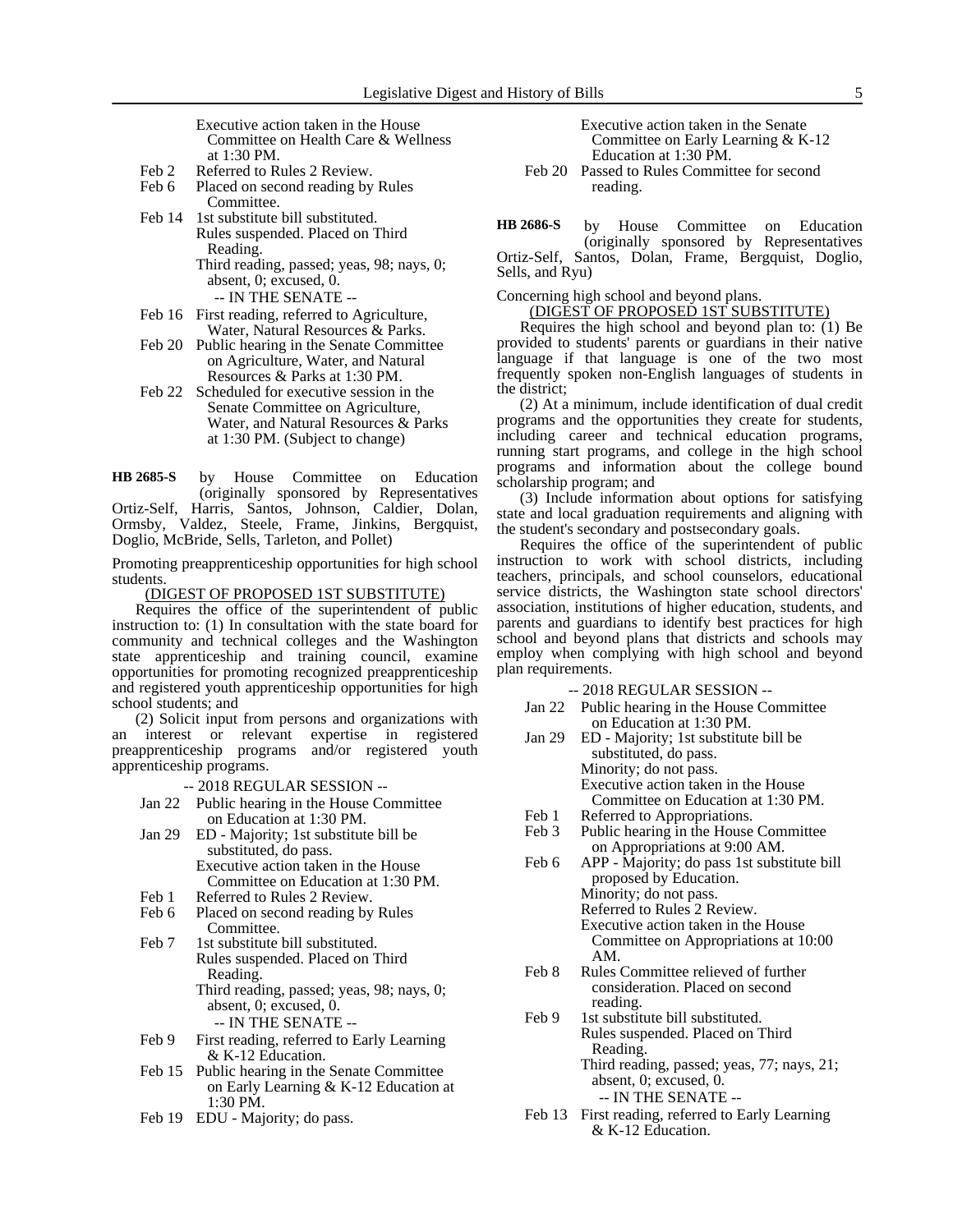Feb 22 Scheduled for public hearing in the Senate Committee on Early Learning & K-12 Education at 1:30 PM. (Subject to change)

by House Committee on Transportation (originally sponsored by Representatives Valdez, Orcutt, Eslick, and Jinkins; by request of Department of Licensing) **HB 2696-S**

Concerning medical certificate requirements for applicants and holders of commercial drivers' licenses and commercial learners' permits.

(DIGEST OF PROPOSED 1ST SUBSTITUTE)

Modifies the uniform commercial driver's license act with regard to: Medical certificate requirements for applicants and holders; traffic infractions for licensees while being downgraded for not maintaining a current medical certificate; excepted or nonexcepted intrastate and excepted or nonexcepted interstate; and revision of the definition of "nonexcepted intrastate" and "excepted intrastate," relating to obtaining a certificate and wishing to maintain a CDL or CLP but not operate a commercial motor vehicle without changing his or her selfcertification type.

Requires the department of licensing, upon receiving an electronic copy of the medical examiner's certificate from the federal motor carrier safety administration, to post a medical qualification status of "certified" on the CDLIS driver record for the driver.

-- 2018 REGULAR SESSION --

- Jan 22 Public hearing in the House Committee on Transportation at 3:30 PM.
- Jan 24 Executive session scheduled, but no action was taken in the House Committee on Transportation at 3:30 PM.
- Jan 31 TR Majority; 1st substitute bill be substituted, do pass. Executive action taken in the House Committee on Transportation at 3:30 PM.
- Feb 2 Referred to Rules 2 Review.
- Feb 13 Rules Committee relieved of further consideration. Placed on second reading. 1st substitute bill substituted.
	- Rules suspended. Placed on Third Reading.
	- Third reading, passed; yeas, 98; nays, 0; absent, 0; excused, 0. -- IN THE SENATE --
- Feb 15 First reading, referred to Transportation.
- Feb 19 Public hearing in the Senate Committee
- on Transportation at 3:30 PM. Feb 20 Executive session in the Senate
	- Committee on Transportation at 3:30 PM.
- by House Committee on Education (originally sponsored by Representatives Bergquist, Muri, and Ortiz-Self) **HB 2698-S**

Concerning paraeducators. (DIGEST OF PROPOSED 1ST SUBSTITUTE) Modifies provisions relating to paraeducators.

Makes appropriations, for fiscal years ending June 30, 2019, and ending June 30, 2020, from the general fund to the office of the superintendent of public instruction who, in consultation with the paraeducator board, must: (1) Procure or develop professional development for paraeducator subject matter certificates, in English language learner and special education, and the advanced paraeducator certificate; and

(2) Align courses with general paraeducator certificate professional development, including necessary changes or edits to general paraeducator certificate online modules.

-- 2018 REGULAR SESSION --

- Jan 23 Public hearing in the House Committee on Education at 1:30 PM.
- Jan 25 Public hearing in the House Committee on Education at 8:00 AM.
- Jan 29 ED Majority; 1st substitute bill be substituted, do pass. Executive action taken in the House Committee on Education at 1:30 PM.
- Feb 1 Referred to Appropriations.

by House Committee on Labor & Workplace Standards (originally sponsored by Representatives Sells, McCabe, Doglio, Dolan, Gregerson, and Ortiz-Self; by request of Employment **HB 2703-S**

Security Department) Clarifying hours and wages for education employee

#### compensation claims. (DIGEST OF PROPOSED 1ST SUBSTITUTE)

Modifies the employment security act to clarify the hours and wages for education employee compensation claims.

-- 2018 REGULAR SESSION --

- Jan 22 Public hearing in the House Committee on Labor & Workplace Standards at 1:30 PM.
- Jan 23 Executive session scheduled, but no action was taken in the House Committee on Labor & Workplace Standards at 1:30 PM.
- Jan 25 Executive session scheduled, but no action was taken in the House Committee on Labor & Workplace Standards at 8:00 AM.
- Jan 29 LAWS Majority; 1st substitute bill be substituted, do pass. Minority; do not pass. Executive action taken in the House Committee on Labor & Workplace Standards at 1:30 PM.
- Feb 1 Referred to Appropriations.<br>Feb 3 Public hearing in the House
- Public hearing in the House Committee on Appropriations at 9:00 AM.
- Feb 5 APP Majority; do pass 1st substitute bill proposed by Labor & Workplace Standards. Minority; do not pass. Executive action taken in the House
	-
	- Committee on Appropriations at 1:30 PM.
- Feb 6 Referred to Rules 2 Review.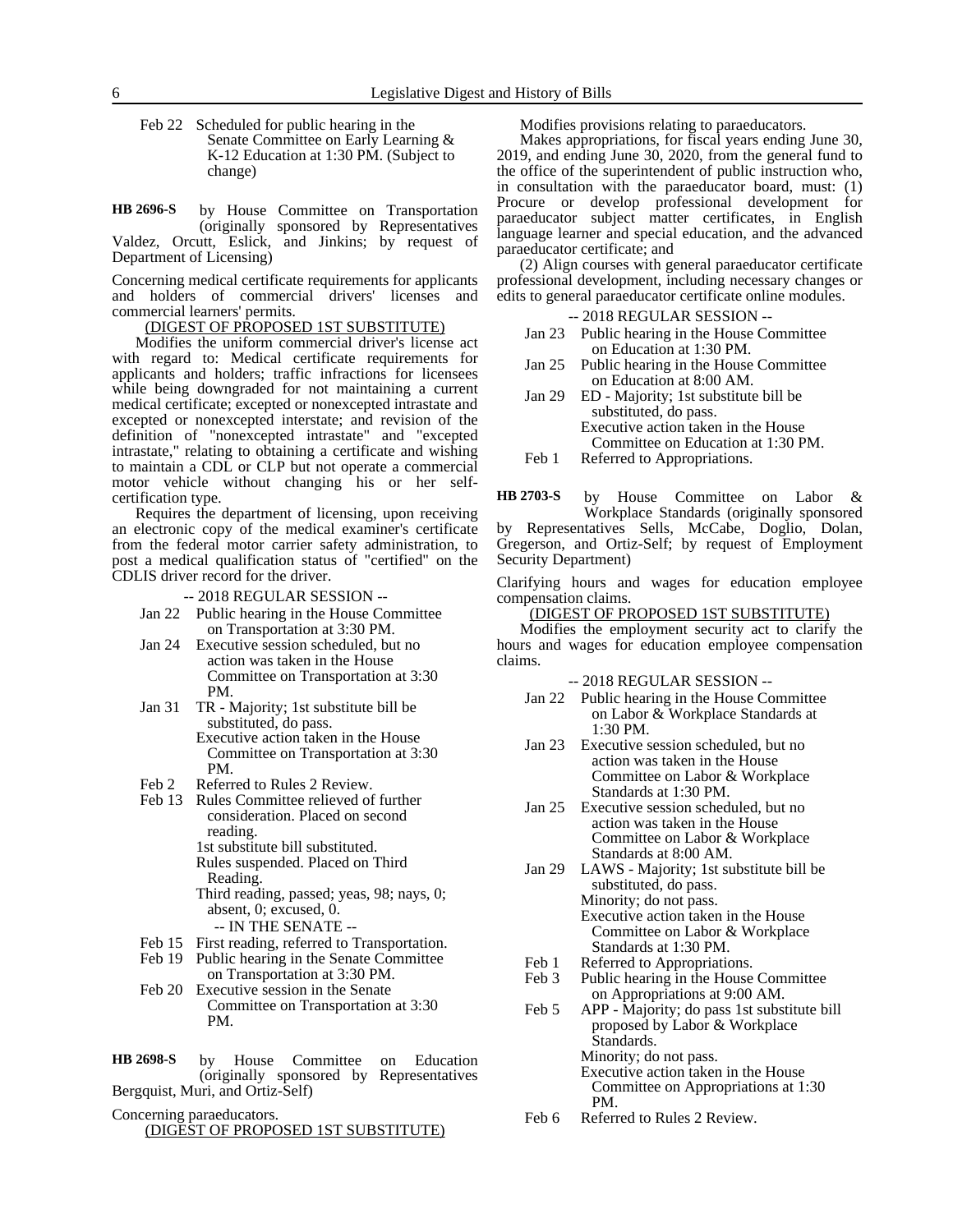- Feb 8 Placed on second reading by Rules Committee. 1st substitute bill substituted. Rules suspended. Placed on Third Reading. Third reading, passed; yeas, 94; nays, 4; absent, 0; excused, 0. -- IN THE SENATE --
- Feb 10 First reading, referred to Labor & Commerce.
- Feb 15 LBRC Majority; do pass. Minority; without recommendation. Executive action taken in the Senate Committee on Labor & Commerce at 1:30 PM.
- Feb 16 Passed to Rules Committee for second reading.

by House Committee on Technology & Economic Development (originally sponsored by Representatives Lytton, Jinkins, Pollet, and Frame) **HB 2734-S**

Eliminating certain tax preferences not being used and recommended for repeal as determined by the joint legislative audit and review committee.

(DIGEST OF PROPOSED 1ST SUBSTITUTE)

Repeals RCW 82.16.055 regarding public utility tax deductions relating to energy conservation or production from renewable resources.

-- 2018 REGULAR SESSION --

- Jan 24 Public hearing in the House Committee on Technology & Economic Development at 8:00 AM.
- Jan 25 Executive session scheduled, but no action was taken in the House Committee on Technology & Economic Development at 1:30 PM.
- Jan 30 TED Majority; 1st substitute bill be substituted, do pass.
	- Executive action taken in the House Committee on Technology & Economic Development at 10:00 AM.
- Feb 1 Referred to Rules 2 Review.

by House Committee on Community Development, Housing & Tribal Affairs (originally sponsored by Representatives Chapman, Reeves, and Tharinger) **HB 2739-S**

Concerning veterans' assistance levies.

(DIGEST OF PROPOSED 1ST SUBSTITUTE)

Addresses the veterans' assistance levy.

Requires the levy to be imposed by the legislative authority of the county as: (1) A separate levy, independent of the regular property tax levy; or

(2) Part of its levy authorized in RCW 84.52.043 (1) (b).

States that if the consolidated tax levy rate still exceeds certain limitations, the certified property tax levy rates authorized for veterans' assistance must be reduced on a pro rata basis or eliminated.

Requires the department of veterans affairs to collect certain data from each county and submit an accountability report to the legislature that provides certain information from each county.

-- 2018 REGULAR SESSION --

- Jan 24 Public hearing in the House Committee on Community Development and Housing & Tribal Affairs at 8:30 AM.
- Jan 25 Executive session scheduled, but no action was taken in the House Committee on Community Development, Housing & Tribal Affairs at 1:30 PM.
- Jan 30 CDHT Majority; 1st substitute bill be substituted, do pass. Minority; do not pass. Executive action taken in the House Committee on Community Development and Housing & Tribal Affairs at 10:00 AM.
- Feb 1 Referred to Finance.

by House Committee on Education (originally sponsored by Representatives Santos, Stonier, Muri, and Pollet) **HB 2748-S**

Modifying the learning assistance program.

#### (DIGEST OF PROPOSED 1ST SUBSTITUTE)

Restores flexibility to the use of learning assistance program funds and requires school districts to budget and expend learning assistance program funds at both the district and school levels in a manner consistent with the Washington integrated student supports protocol.

Requires monitoring of school district learning assistance programs to ensure fidelity in implementing best practices in a manner consistent with the Washington integrated student supports protocol.

Encourages school districts, in preparation for the implementation of this act, to expend the appropriations for the learning assistance program in a manner consistent with the Washington integrated student supports protocol; plans for district expenditures in the 2019-2020 school year should consider the needs of participating students at the school district's various schools, and prioritize student needs based on system-level, including district, school, and community, needs assessments, and student-level needs assessments performed as part of the Washington integrated student supports protocol.

-- 2018 REGULAR SESSION --

- Jan 23 Public hearing in the House Committee on Education at 1:30 PM.
- Jan 29 Executive session scheduled, but no action was taken in the House Committee on Education at 1:30 PM.
- Jan 30 ED Majority; 1st substitute bill be substituted, do pass. Executive action taken in the House Committee on Education at 1:30 PM.
- Feb 2 Referred to Appropriations.
- Feb 3 Public hearing in the House Committee on Appropriations at 9:00 AM.
- Feb 5 APP Majority; do pass 1st substitute bill proposed by Education. Minority; do not pass. Executive action taken in the House Committee on Appropriations at 1:30 PM.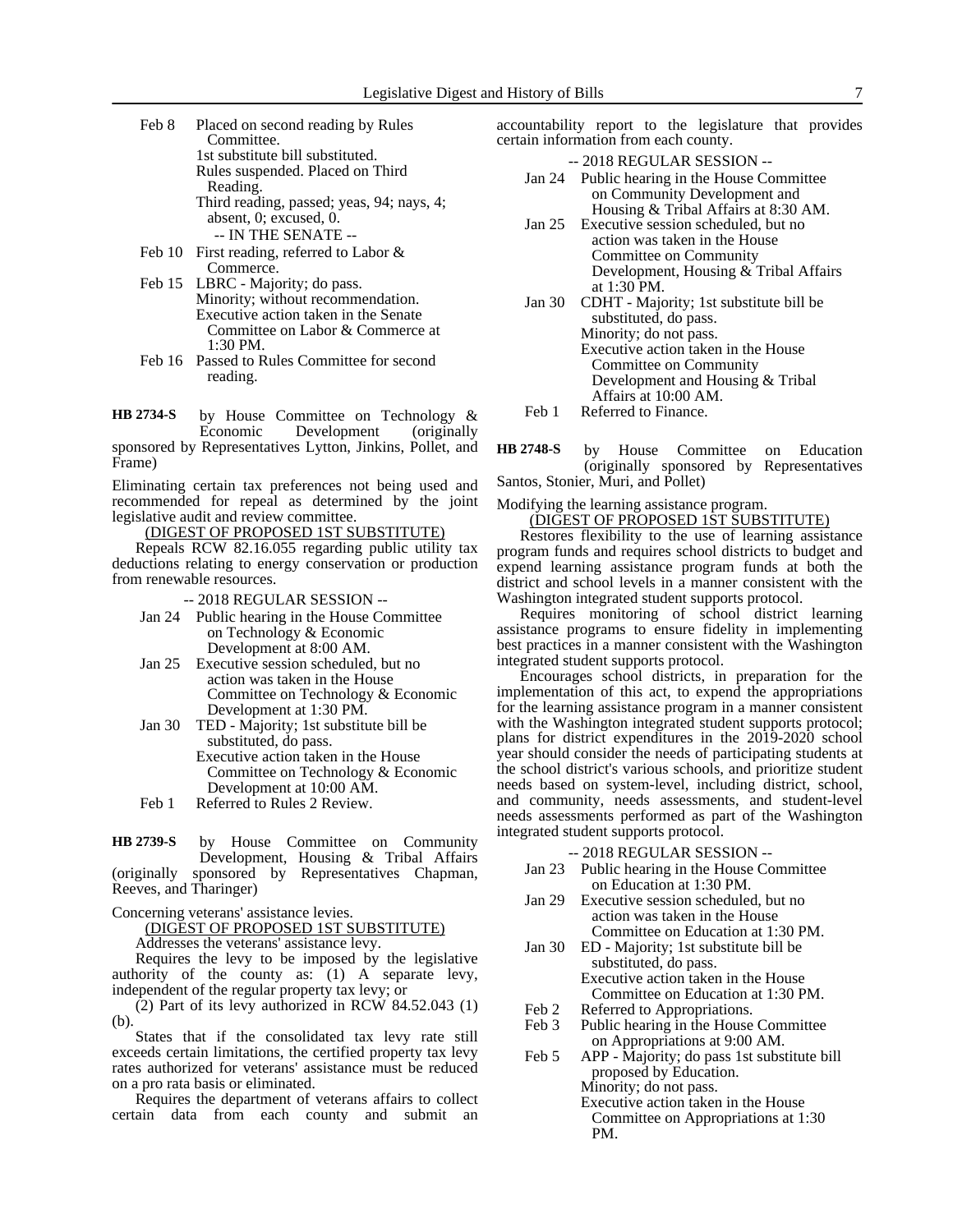- Feb 6 Referred to Rules 2 Review.
- Feb 8 Rules Committee relieved of further consideration. Placed on second reading.
- Feb 9 1st substitute bill substituted. Rules suspended. Placed on Third Reading. Third reading, passed; yeas, 93; nays, 5; absent, 0; excused, 0.

-- IN THE SENATE --

- Feb 13 First reading, referred to Early Learning & K-12 Education.
- Feb 20 Public hearing in the Senate Committee on Early Learning & K-12 Education at 1:30 PM.

by House Committee on Business & Financial Services (originally sponsored by Representatives Doglio, Dolan, Stanford, Stonier, Bergquist, and Reeves) **HB 2758-S**

Concerning diaper changing stations at restaurants. (DIGEST OF PROPOSED 1ST SUBSTITUTE)

Requires a restaurant, with an occupancy of at least sixty persons that offers a children's menu, to install and maintain at least one diaper changing station accessible to women and one accessible to men, or one accessible to both.

-- 2018 REGULAR SESSION --

- Jan 24 Public hearing in the House Committee on Business & Financial Services at 1:30 PM.
- Jan 26 Executive session scheduled, but no action was taken in the House Committee on Business & Financial Services at 9:00 AM.
- Jan 31 BFS Majority; 1st substitute bill be substituted, do pass. Minority; do not pass. Executive action taken in the House Committee on Business & Financial Services at 1:30 PM.
- Feb 2 Referred to Rules 2 Review.

by House Committee on Higher Education (originally sponsored by Representatives Pollet, Griffey, Senn, Reeves, Kloba, Stanford, Kagi, **HB 2764-S**

Stonier, Appleton, Goodman, Gregerson, Kilduff, Doglio, Peterson, Tharinger, Frame, Slatter, and Stambaugh)

Concerning child care for student parents in public institutions of higher education.

(DIGEST OF PROPOSED 1ST SUBSTITUTE)

Declares an intent to: (1) Improve access and completion rates of student parents enrolled in community and technical colleges by reducing existing restrictions to subsidized child care; and

(2) Address the teacher shortage by allowing students receiving working connections child care program benefits to pursue certificates and degrees in teaching, paraeducation, and early childhood education, without losing their working connections child care program benefits.

Requires the department of early learning and the department of children, youth, and families, in consultation with the state board for community and technical colleges and the student achievement council, to revise rules: (1) That require applicants or consumers who are full-time students and who are not WorkFirst participants to work at least an average of twenty or more hours per week, or at least an average of sixteen hours or more per week in a federal or state work-study program, as a condition of receiving working connections child care program benefits;

(2) Applicable to full-time students enrolled in community or technical or tribal colleges, to eliminate the work requirement as a condition of receiving working connections child care program benefits; and

(3) Regarding the types of certificate and degree programs that applicants and consumers may pursue while receiving working connections child care program benefits, to include certificates and degrees in paraeducation and early childhood education.

-- 2018 REGULAR SESSION --

- Jan 23 Public hearing in the House Committee on Higher Education at 8:00 AM.
- Jan 24 Executive session scheduled, but no action was taken in the House Committee on Higher Education at 1:30 PM.
- Jan 30 Executive session scheduled, but no action was taken in the House Committee on Higher Education at 8:00 AM.
- Jan 31 HE Majority; 1st substitute bill be substituted, do pass. Executive action taken in the House Committee on Higher Education at 1:30 PM.
- Feb 2 Referred to Appropriations.
- by House Committee on Commerce & Gaming (originally sponsored by Representatives Chapman and Blake) **HB 2792-S**

Concerning spirits retail licenses.

(DIGEST OF PROPOSED 1ST SUBSTITUTE)

Prohibits the state liquor and cannabis board from denying a spirits retail license to an applicant that is not a contract liquor store or operating rights holder because there is a spirits retail license holder in the trade area that the applicant proposes to serve if: (1) The applicant's location is within a rural county; and

(2) At the time the application is submitted there is not a spirits retail license holder within a fifteen-mile travel distance of the applicant's location.

-- 2018 REGULAR SESSION --

- Jan 22 Public hearing in the House Committee on Commerce & Gaming at 1:30 PM.
- Jan 29 Executive session scheduled, but no action was taken in the House Committee on Commerce & Gaming at 1:30 PM.
- Jan 30 Executive session scheduled, but no action was taken in the House Committee on Commerce & Gaming at 1:30 PM.
- Feb 1 COG Majority; 1st substitute bill be substituted, do pass. Minority; do not pass.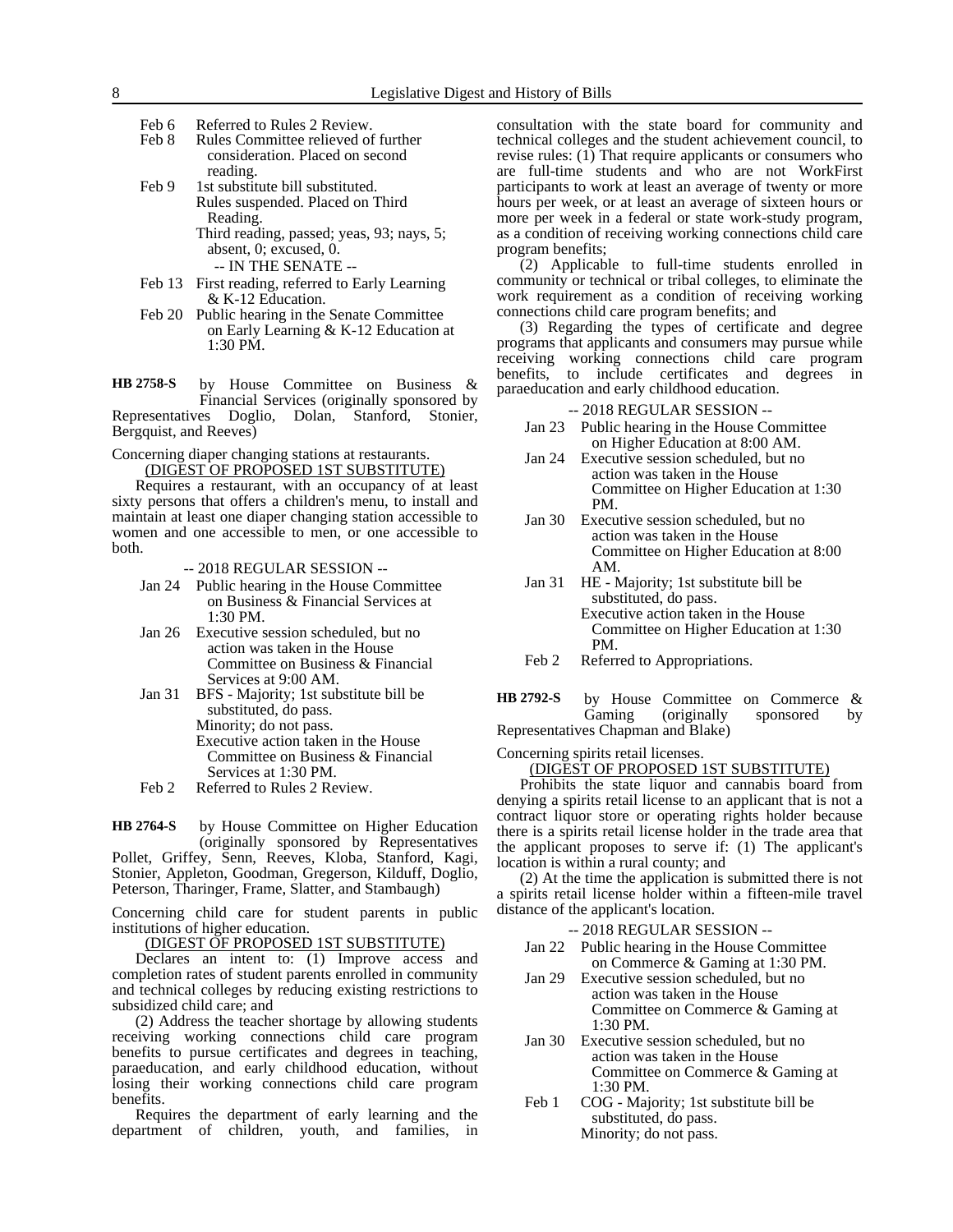Executive action taken in the House Committee on Commerce & Gaming at 9:00 AM.

Feb 2 Referred to Rules 2 Review.

by House Committee on Capital Budget (originally sponsored by Representatives Tharinger, Doglio, Peterson, McBride, and Van Werven) **HB 2809-S**

Concerning efficiency updates for capital budget appropriations allocated for public art.

## (DIGEST OF PROPOSED 1ST SUBSTITUTE)

Requires at least eighty-five percent of the money spent by the state arts commission during each biennium, for certain purposes, to be expended solely for direct acquisition of works of art.

Authorizes the state arts commission to use up to two hundred thousand dollars to conserve or maintain existing pieces in the state art collection.

Authorizes, for projects funded in the capital budget, state agencies and institutions of higher education, working with the state arts commission, to expend up to ten percent of the projected art allocation for a project during the design phase in order to select an artist and design art to be integrated in the building design.

Requires the executive director of the state arts commission to appoint a study group to review the operations of the one-half of one percent for works of art purchased or commissioned.

-- 2018 REGULAR SESSION --

- Jan 23 Public hearing in the House Committee on Capital Budget at 3:30 PM.
- Jan 30 CB Majority; 1st substitute bill be substituted, do pass. Minority; do not pass. Minority; without recommendation. Executive action taken in the House Committee on Capital Budget at 3:30 PM.
- Feb 2 Referred to Rules 2 Review.
- Feb 12 Placed on second reading by Rules Committee.
- Feb 13 1st substitute bill substituted. Rules suspended. Placed on Third Reading. Third reading, passed; yeas, 73; nays, 25;
	- absent, 0; excused, 0. -- IN THE SENATE --
	-
- Feb 15 First reading, referred to Ways & Means.
- Feb 24 Scheduled for public hearing in the Senate Committee on Ways & Means at 9:00 AM. (Subject to change)

by Representatives Sullivan, Lytton, Ortiz-Self, and Pollet **HB 2993**

Transferring nine hundred ninety-five million eight hundred two thousand dollars from the budget stabilization account to the state general fund to offset the revenue impact of reducing the combined rate for state property tax levies to 2.365 dollars per thousand dollars of assessed value for taxes levied for collection in calendar year 2019 and to two dollars and thirty cents per thousand dollars of assessed value for taxes levied for collection in calendar year 2020.

Offsets the revenue impact of reducing the combined rate for state property tax levies.

-- 2018 REGULAR SESSION --

- Feb 20 First reading, referred to Finance (Not Officially read and referred until adoption of Introduction report).
- Feb 22 Scheduled for public hearing in the House Committee on Finance at 3:30 PM. (Subject to change)

by Representatives Kirby and Ortiz-Self **HB 2994**

Updating Washington's architect registration law to increase reciprocity and align the law with national standards.

Increases reciprocity and aligns the state's architect registration law with national standards.

-- 2018 REGULAR SESSION --

Feb 20 First reading, referred to Business & Financial Services (Not Officially read and referred until adoption of Introduction report).

#### **Senate Bills**

by Senate Committee on State Government, Tribal Relations & Elections (originally sponsored by Senator Chase) **SB 5418-S**

Concerning recommendations of the sunshine committee. (DIGEST OF PROPOSED 1ST SUBSTITUTE)

Addresses the recommendations of the sunshine committee with regard to the public records act.

-- 2017 REGULAR SESSION --

- Feb 10 Public hearing in the Senate Committee on State Government at 8:00 AM. -- 2018 REGULAR SESSION --
- Jan 31 Public hearing in the Senate Committee on State Government and Tribal Relations & Elections at 8:00 AM.
- Feb 2 SGTE Majority; 1st substitute bill be substituted, do pass. Minority; without recommendation.
	- Passed to Rules Committee for second reading.
	- Executive action taken in the Senate Committee on State Government and Tribal Relations & Elections at 8:00 AM.

by Senate Committee on Law & Justice (originally sponsored by Senators Kuderer, **SB 5441-S**

Frockt, Carlyle, Keiser, Nelson, Liias, Darneille, Wellman, Saldaña, McCoy, Rolfes, Ranker, Billig, and Hasegawa)

Concerning certain procedures upon initial detention under the involuntary treatment act.

(DIGEST OF PROPOSED 1ST SUBSTITUTE)

Revises involuntary treatment act provisions regarding a person who presents a likelihood of serious harm and the possession or control of a firearm.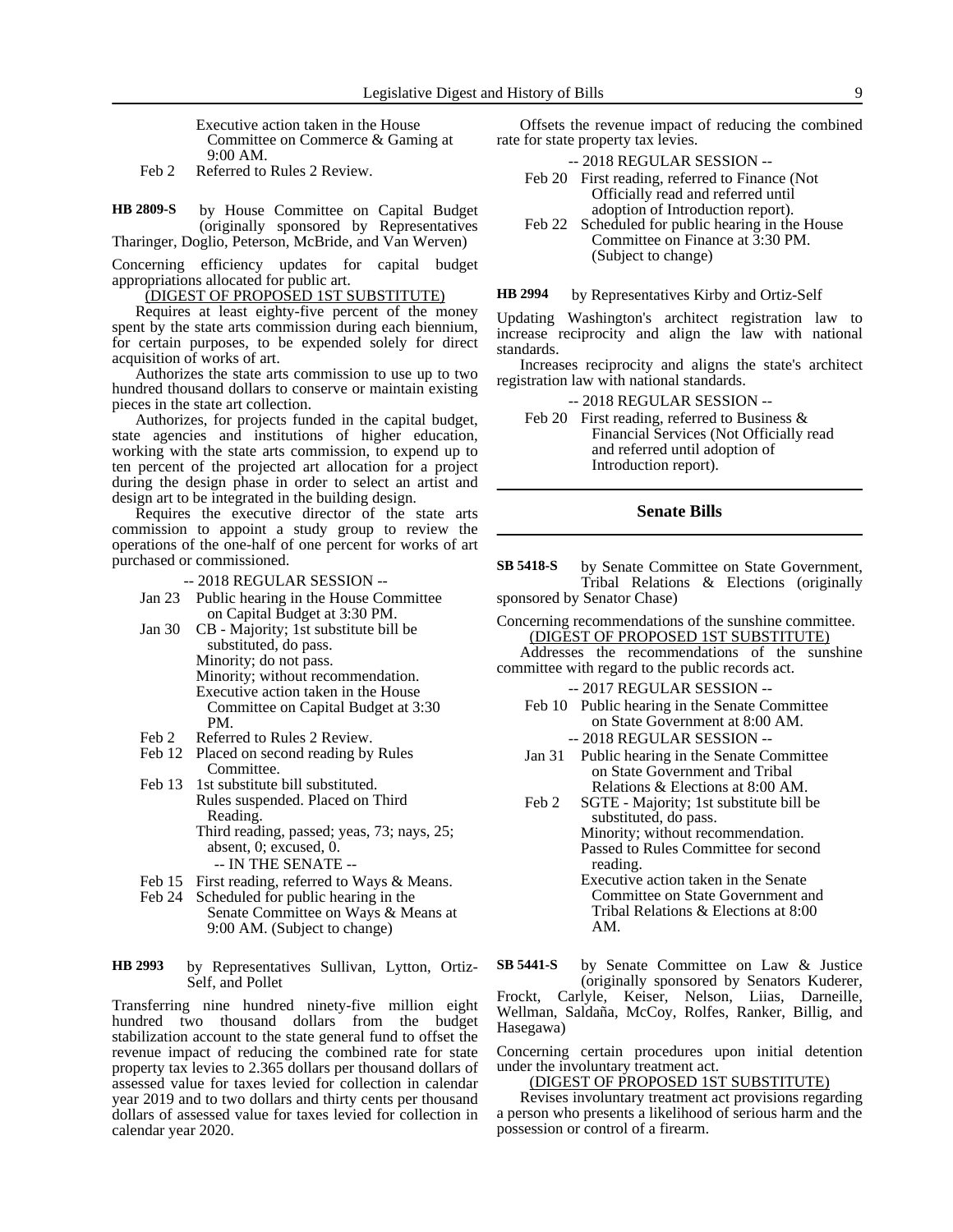-- 2017 REGULAR SESSION --

- Feb 15 Public hearing in the Senate Committee on Human Services and Mental Health & Housing at 1:30 PM.
	- -- 2018 REGULAR SESSION --
- Jan 10 Executive action taken in the Senate Committee on Human Services & Corrections at 1:30 PM.
- Jan 23 Public hearing in the Senate Committee on Law & Justice at 10:00 AM.
- Feb 1 LAW Majority; 1st substitute bill be substituted, do pass. Minority; do not pass. Executive action taken in the Senate Committee on Law & Justice at 10:00 AM.
- Feb 2 Passed to Rules Committee for second reading.

by Senate Committee on Law & Justice (originally sponsored by Senators Frockt, Wellman, Kuderer, Chase, Darneille, Ranker, Pedersen, **SB 5444-S**

Hunt, Liias, and Saldaña; by request of Attorney General)

Aligning the sale and purchase requirements for assault weapons with the sale and purchase requirements for handguns and pistols.

(DIGEST OF PROPOSED 1ST SUBSTITUTE)

Provides a definition for "assault weapon" for purposes of chapter 9.41 RCW (firearms and dangerous weapons).

Aligns requirements for the sale or transfer of an assault weapon with requirements for the sale or transfer of a handgun.

- -- 2018 REGULAR SESSION --
- Jan 15 Public hearing in the Senate Committee on Law & Justice at 10:00 AM.
- Feb 1 LAW Majority; 1st substitute bill be substituted, do pass. And refer to Ways & Means. Minority; do not pass. Executive action taken in the Senate Committee on Law & Justice at 10:00 AM. Feb 2 Referred to Ways & Means.
- 

by Senate Committee on Transportation (originally sponsored by Senators Keiser, Fortunato, Conway, Miloscia, Hobbs, Takko, Hasegawa, **SB 5576-S3**

Wellman, and Saldaña)

Addressing compliance with apprenticeship utilization requirements.

(DIGEST OF PROPOSED 3RD SUBSTITUTE)

Addresses apprenticeship utilization requirements on public works.

Requires awarding agencies to: (1) Monitor apprenticeship utilization hours by contractor; and

(2) Report the apprenticeship utilization by contractor and subcontractor to the supervisor of apprenticeship at the department of labor and industries by final project acceptance.

Authorizes the electronic reporting system, being developed by the department of labor and industries, to be used for monitoring and/or reporting apprenticeship utilization hours.

Authorizes the department of transportation, in lieu of monetary penalty and incentive requirements, to use its three strike system for ensuring compliance including the allowance for a good faith effort.

Requires the supervisor of apprenticeship to verify compliance by contractors, subcontractors, and awarding agencies of apprenticeship utilization requirements; and allows the supervisor to coordinate with the department of enterprise services, the department of transportation, the office of the superintendent of public instruction, and other agencies or organizations to assist in tracking compliance.

- -- 2017 REGULAR SESSION --
- Feb 9 Public hearing in the Senate Committee on Commerce and Labor & Sports at 1:30 PM.
	- -- 2017 3RD SPECIAL SESSION --
- Jun 28 Executive session scheduled, but no action was taken in the Senate Committee on Commerce, Labor & Sports at 12:00 PM. -- 2018 REGULAR SESSION --
- Jan 11 Public hearing in the Senate Committee on Labor & Commerce at 1:30 PM.
- Jan 15 Executive action taken in the Senate Committee on Labor & Commerce at 1:30 PM.
- Jan 29 Public hearing in the Senate Committee on Ways & Means at 3:30 PM.
- Jan 30 Executive action taken in the Senate Committee on Ways & Means at 3:30 PM.
- Feb 5 Public hearing in the Senate Committee on Transportation at 1:30 PM.
- Feb 6 TRAN Majority; 3rd substitute bill be substituted, do pass. Minority; without recommendation. Passed to Rules Committee for second reading. Executive action taken in the Senate
	- Committee on Transportation at 1:30 PM.
- Feb 8 Placed on second reading by Rules Committee.
- Feb 12 3rd substitute bill substituted. Rules suspended. Placed on Third Reading.
	- Third reading, passed; yeas, 39; nays, 8; absent, 0; excused, 2. -- IN THE HOUSE --
- Feb 14 First reading, referred to Capital Budget (Not Officially read and referred until adoption of Introduction report).
- Feb 19 Public hearing in the House Committee on Capital Budget at 3:30 PM.

by Senate Committee on Ways & Means (originally sponsored by Senators Ranker, Rivers, Kuderer, Cleveland, Miloscia, Mullet, Saldaña, **SB 5586-S2**

Keiser, Conway, and Hasegawa)

#### Addressing prescription drug cost transparency. (DIGEST OF PROPOSED 2ND SUBSTITUTE)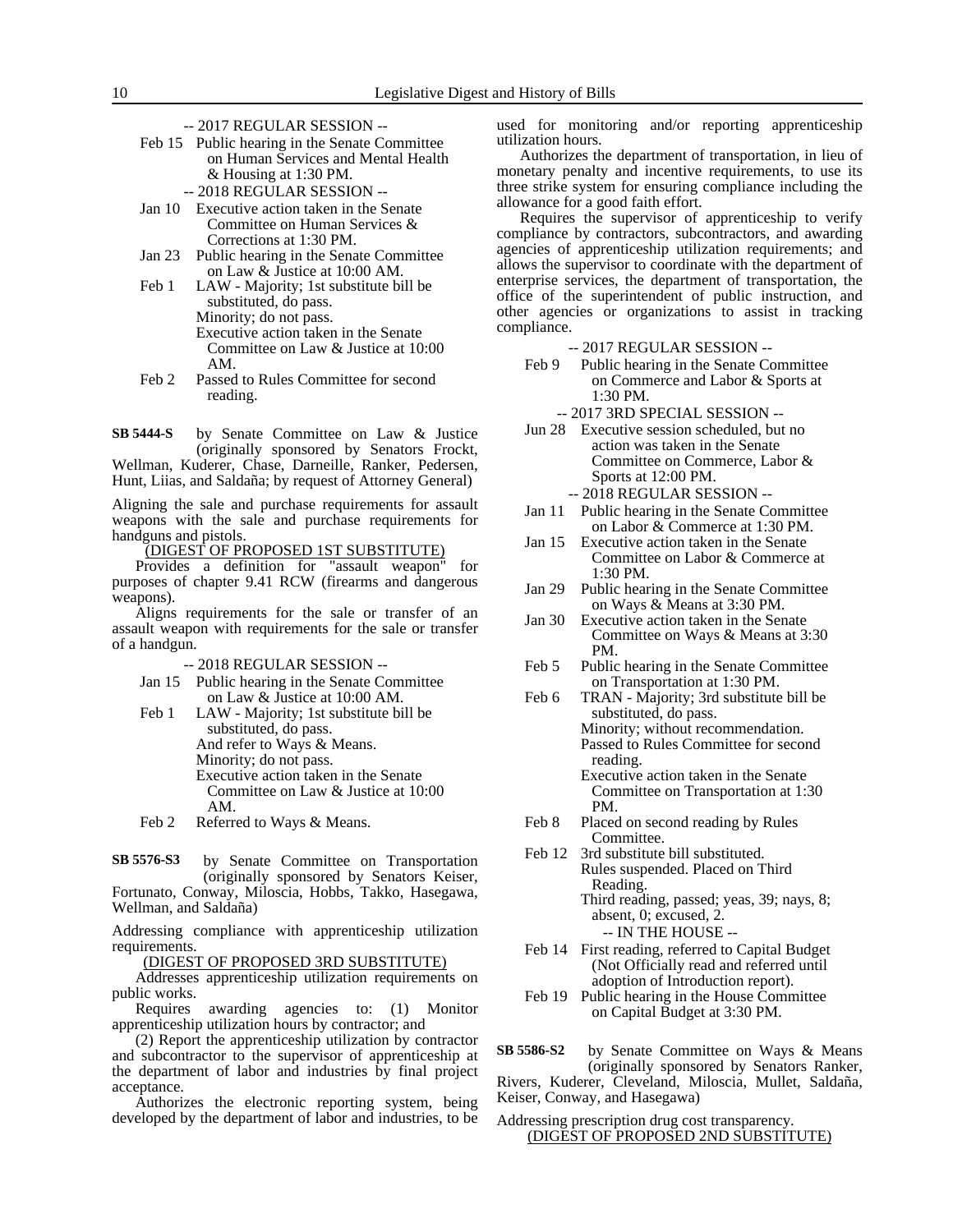Provides notice and disclosure of information regarding the cost and pricing of prescription drugs to provide accountability to the state for prescription drug pricing.

- -- 2017 REGULAR SESSION --
- Feb 7 Public hearing in the Senate Committee on Health Care at 10:00 AM.
	- -- 2018 REGULAR SESSION --
- Jan 16 Public hearing in the Senate Committee on Health & Long Term Care at 10:00 AM.
- Jan 25 Executive action taken in the Senate Committee on Health & Long Term Care at 10:00 AM.
- Jan 31 Public hearing in the Senate Committee on Ways & Means at 3:30 PM.
- Feb 6 WM Majority; 2nd substitute bill be substituted, do pass. Minority; without recommendation. Passed to Rules Committee for second reading.
	- Executive action taken in the Senate Committee on Ways & Means at 10:00 AM.
- Feb 7 Placed on second reading by Rules Committee.
- by Senate Committee on Labor & Commerce (originally sponsored by Senators Kuderer and Hasegawa) **SB 5667-S**

Concerning the off-duty conduct of an employee or a prospective employee.

(DIGEST OF PROPOSED 1ST SUBSTITUTE)

Provides that it is an unfair practice for an employer to fail or refuse to hire an individual, discharge or bar a person from employment, or discriminate against a person in compensation or in other terms or conditions of employment, because the employee or prospective employee participates in or has participated in an activity in furtherance of the exercise of the employee's constitutional rights of free speech and peaceful assembly, or other rights guaranteed by the first amendment of the United States Constitution, if the activity occurs off the premises of the employer during nonworking hours.

- -- 2017 REGULAR SESSION --
- Feb 16 Public hearing in the Senate Committee on Commerce and Labor & Sports at 1:30 PM.
	- -- 2017 3RD SPECIAL SESSION --
- Jun 28 Executive session scheduled, but no action was taken in the Senate Committee on Commerce, Labor & Sports at 12:00 PM.
	- -- 2018 REGULAR SESSION --
- Jan 17 Public hearing in the Senate Committee on Labor & Commerce at 1:30 PM.
- Feb 1 LBRC Majority; 1st substitute bill be substituted, do pass. Minority; do not pass. Minority; without recommendation. Executive action taken in the Senate Committee on Labor & Commerce at 1:30 PM.
- Feb 2 Passed to Rules Committee for second reading.
- Feb 6 Placed on second reading by Rules Committee.

by Senate Committee on Ways & Means (originally sponsored by Senators Wellman, Saldaña, Nelson, Keiser, Hasegawa, McCoy, Carlyle, Pedersen, Chase, Ranker, Conway, Darneille, and **SB 5689-S2**

Kuderer) Establishing a statewide policy supporting Washington state's economy and immigrants' role in the workplace.

(DIGEST OF PROPOSED 2ND SUBSTITUTE)

Establishes the keep Washington working act.

Creates the keep Washington working statewide work group established within the department of commerce.

Requires the attorney general, in consultation with appropriate stakeholders, to publish model policies for limiting immigration enforcement consistent with federal and state law at public schools, health facilities operated by the state or a political subdivision of the state, courthouses, and shelters, to ensure they remain safe and accessible to residents, regardless of immigration or citizenship status.

Requires state agencies, that regularly receive requests from a federal immigration authority for assistance with immigration enforcement, to review their confidentiality policies and identify changes necessary to ensure that information collected from individuals is limited to that necessary to perform agency duties and is not used or disclosed for any other purpose.

Prohibits a state agency, department, or law enforcement from using agency or department funds, facilities, property, equipment, or personnel to investigate, enforce, cooperate with, or assist in the investigation or enforcement of any registration or surveillance programs or other laws, rules, or policies that target residents solely on the basis of race, religion, immigration status, citizenship status, or national or ethnic origin.

Prohibits an individual from: (1) Being detained solely for the purpose of determining immigration status; or

(2) Being taken into, or held, in custody based solely on a civil immigration warrant.

-- 2017 REGULAR SESSION --

Feb 16 Public hearing in the Senate Committee on Commerce and Labor & Sports at 1:30 PM.

-- 2018 REGULAR SESSION --

- Jan 10 Public hearing in the Senate Committee on Labor & Commerce at 1:30 PM.
- Jan 17 Executive action taken in the Senate Committee on Labor & Commerce at 1:30 PM.
- Feb 5 Public hearing in the Senate Committee on Ways & Means at 10:00 AM.

Feb 6 WM - Majority; 2nd substitute bill be substituted, do pass. Minority; do not pass. Minority; without recommendation. Passed to Rules Committee for second reading.

> Executive action taken in the Senate Committee on Ways & Means at 10:00 AM.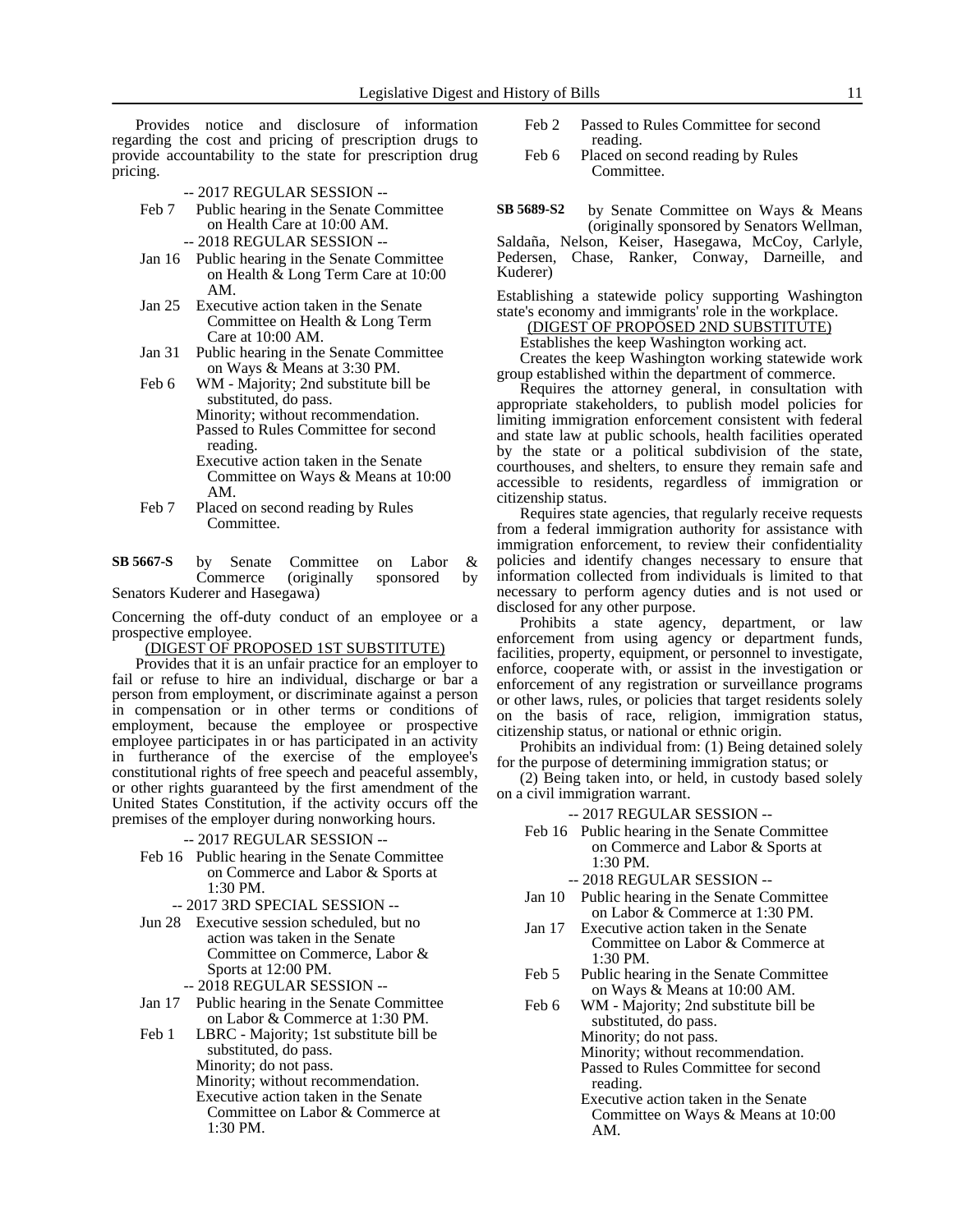Feb 12 Placed on second reading by Rules Committee.

by Senate Committee on Ways & Means (originally sponsored by Senators Darneille, Walsh, Rolfes, Rivers, Saldaña, Angel, Wellman, Brown, Chase, Wilson, Cleveland, Keiser, Warnick, Short, Kuderer, Becker, Ranker, Bailey, Conway, and Hunt) **SB 5780-S2**

Commemorating the centennial of national women's suffrage.

(DIGEST OF PROPOSED 2ND SUBSTITUTE)

Requires the Washington women's history consortium to: (1) Provide leadership for statewide commemoration from 2018 through 2020 of the centennial pertaining to the passage by congress of the Nineteenth Amendment and its subsequent ratification by three-fourths of the state legislatures in August 1920;

(2) Begin preparations for the statewide commemoration;

(3) Create and distribute a portfolio of public humanities programs to engage Washingtonians and visitors with important aspects of the women's right to vote movement;

(4) Encourage private organizations, schools, institutions of higher education, public agencies, and local governments to organize and participate in activities;

(5) Coordinate with regional and national organizations and agencies with respect to their commemorative work;

(6) Coordinate with the national collaborative for women's history sites by contributing a Washington component to the development of a nationwide votes for women trail; and

(7) Administer a grant program for certain public agencies, educational institutions, and organizations to assist with the activities.

Requires the director of the department of archaeology and historic preservation to receive, administer, and disburse gifts, grants, and endowments from private sources as may be made in trust or otherwise for the purposes of this act.

-- 2018 REGULAR SESSION --

- Jan 17 Public hearing, executive action taken in the Senate Committee on State Government, and Tribal Relations & Elections at 8:00 AM.
- Jan 30 Public hearing in the Senate Committee on Ways & Means at 3:30 PM.
- Feb 6 WM Majority; 2nd substitute bill be substituted, do pass. Passed to Rules Committee for second reading.

Executive action taken in the Senate Committee on Ways & Means at 10:00 AM.

by Senate Committee on Ways & Means (originally sponsored by Senators Carlyle, Hasegawa, and Hunt) **SB 5847-S**

Concerning the review process of the citizen commission for performance measurement of tax preferences.

(DIGEST OF PROPOSED 1ST SUBSTITUTE)

Requires the joint legislative audit and review committee, when reviewing tax preferences, to include the following: (1) The overall effective tax rate for the industry groups benefiting from the tax preference;

(2) An analysis of the general effects on the overall state economy and regions within the state, including the effects on the consumption and expenditures of persons and businesses within the state, employment, and personal income; and

(3) Using economic modeling techniques, evaluate potential economic impacts of the tax preference compared to the economic impact of government activities funded at the same level as the preference.

-- 2017 REGULAR SESSION --

- Feb 22 Public hearing in the Senate Committee on Ways & Means at 1:30 PM.
- Feb 24 Executive session scheduled, but no action was taken in the Senate Committee on Ways & Means at 11:00 AM.
	- -- 2018 REGULAR SESSION --
- Jan 18 Public hearing in the Senate Committee on Ways & Means at 3:30 PM.
- Feb 6 WM Majority; 1st substitute bill be substituted, do pass. Minority; do not pass. Minority; without recommendation. Passed to Rules Committee for second reading. Executive action taken in the Senate
	- Committee on Ways & Means at 10:00 AM.

by Senate Committee on Energy, Environment & Technology (originally sponsored by Senators Ranker, Fain, Miloscia, Rivers, Rossi, Billig, Carlyle, Brown, Rolfes, Frockt, Hasegawa, Conway, Warnick, Darneille, Pedersen, Keiser, Zeiger, Baumgartner, Cleveland, Chase, Kuderer, Takko, McCoy, Hunt, Nelson, Saldaña, Fortunato, Liias, Short, Mullet, Palumbo, Wellman, Hobbs, Pearson, and Sheldon) **SB 5919-S**

Protecting the privacy and security of internet users. (DIGEST OF PROPOSED 1ST SUBSTITUTE)

Prohibits a broadband internet access service provider, except with the opt-in approval of the customer, from: (1) Selling or transferring customer proprietary information;

(2) Sending or displaying an advertisement to a customer selected to be sent or displayed based on the customer's proprietary information; or

(3) Conditioning, or effectively conditioning, provision of service on a customer's agreement to waive privacy rights guaranteed by law or rule.

- -- 2017 3RD SPECIAL SESSION --
- Jun 29 Public hearing, executive session scheduled, but no action was taken in the Senate Committee on Energy, Environment & Telecommunications at 8:00 AM.
	- -- 2018 REGULAR SESSION --
- Jan 11 Public hearing in the Senate Committee on Energy and Environment & Technology at 10:00 AM.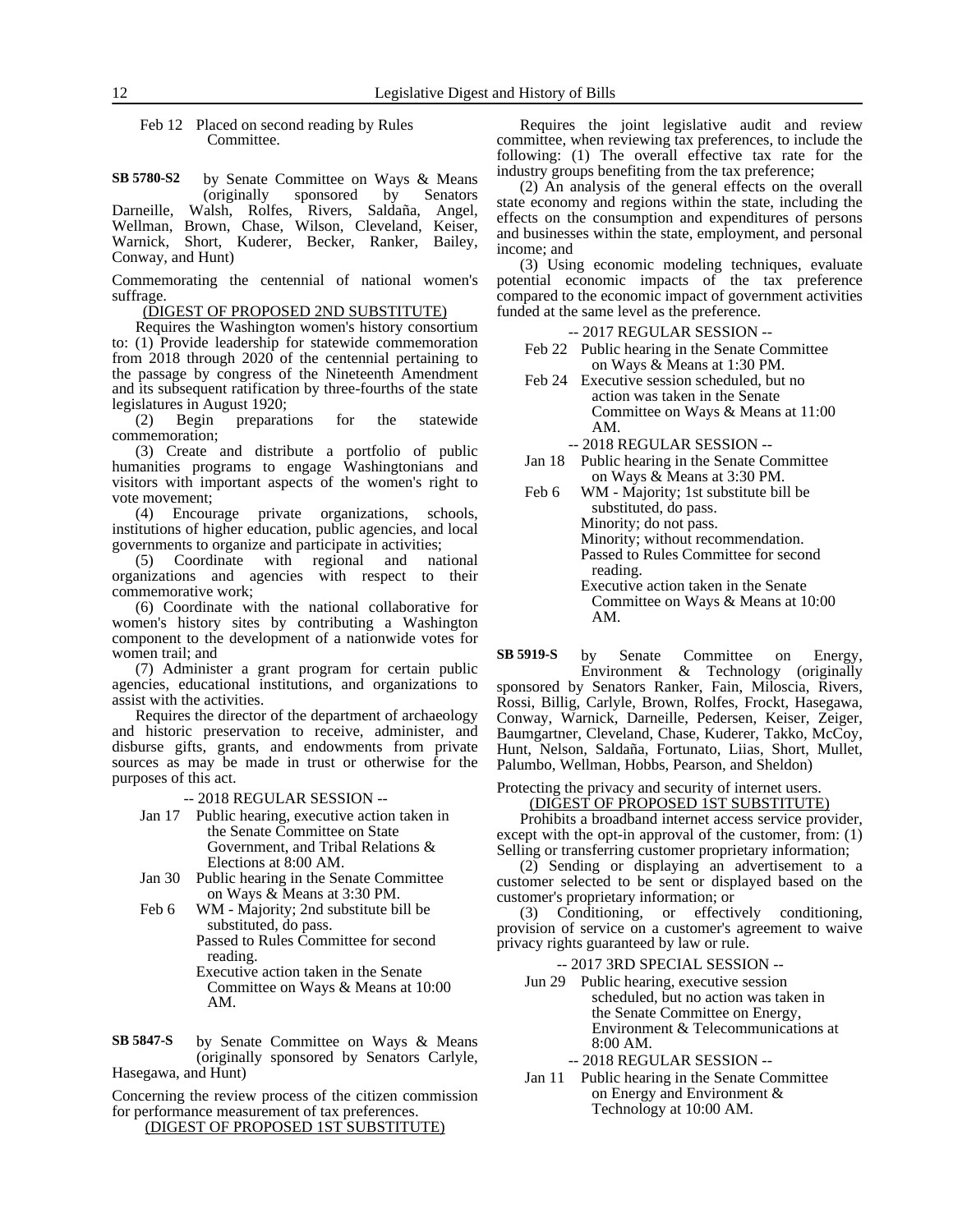- Feb 1 EENT Majority; 1st substitute bill be substituted, do pass. Minority; do not pass. Minority; without recommendation. Executive action taken in the Senate Committee on Energy and Environment & Technology at 10:00 AM.
- Feb 2 Passed to Rules Committee for second reading.
- Feb 10 Placed on second reading by Rules Committee.
- by Senate Committee on Law & Justice (originally sponsored by Senator Becker) **SB 5944-S**

Concerning negligent entrustment by rental car agencies. (DIGEST OF PROPOSED 1ST SUBSTITUTE)

Provides that a person who rents a motor vehicle to another person and does not comply with the requirements of RCW 46.20.220 (section 1 of this act) may be held liable for negligent entrustment.

- -- 2018 REGULAR SESSION --
- Jan 22 Public hearing in the Senate Committee on Law & Justice at 10:00 AM.
- Feb 1 LAW Majority; 1st substitute bill be substituted, do pass. Executive action taken in the Senate Committee on Law & Justice at 10:00 AM.
- Feb 2 Passed to Rules Committee for second reading.
- Feb 6 Placed on second reading by Rules Committee.
- Feb 9 1st substitute bill substituted. Rules suspended. Placed on Third Reading.
	- Third reading, passed; yeas, 46; nays, 1; absent, 0; excused, 2.
		- -- IN THE HOUSE --
- Feb 13 First reading, referred to Judiciary (Not Officially read and referred until adoption of Introduction report).

by Senate Committee on Transportation (originally sponsored by Senators Kuderer, Wellman, Keiser, Hobbs, Palumbo, Mullet, Liias, Chase, Hasegawa, Darneille, Conway, Cleveland, Nelson, Billig, and Takko) **SB 5955-S**

Concerning the collection of certain taxes and fees as a result of a high capacity transit system approved by the voters of a regional transit authority in 2016.

(DIGEST OF PROPOSED 1ST SUBSTITUTE)

Requires a contract entered into with a regional transit authority for the collection of a motor vehicle excise tax to provide that the department of licensing receives full reimbursement for the administration and collection of the tax, including those costs related to customer service and information technology.

Requires the department of licensing, when issuing notices to persons renewing vehicle registration, to indicate the net result after application of the credit.

Requires a regional transit authority that includes portions of a county with a population of more than 1.5 million and imposes a motor vehicle excise tax to: (1) Establish a market value adjustment program to be implemented for vehicles with registrations that are due or become due on or after September 1, 2018;

(2) Provide a credit against the motor vehicle excise tax due; and

(3) Beginning July 1, 2019, and continuing through the end of June 2020, allow an additional one-time credit against the motor vehicle excise tax due.

-- 2018 REGULAR SESSION --

- Jan 24 Public hearing in the Senate Committee on Transportation at 3:30 PM.
- Feb 6 TRAN Majority; 1st substitute bill be substituted, do pass. Minority; without recommendation. Passed to Rules Committee for second reading. Executive action taken in the Senate
	- Committee on Transportation at 1:30 PM.
- Feb 8 Placed on second reading by Rules Committee.

by Senate Committee on Ways & Means (originally sponsored by Senators Keiser, Saldaña, Kuderer, Conway, Chase, Van De Wege, Hunt, Hasegawa, Pedersen, Frockt, Palumbo, Liias, Darneille, Wellman, Nelson, Hobbs, McCoy, Miloscia, Takko, Rolfes, Mullet, Billig, and Dhingra) **SB 5993-S**

Modifying collective bargaining law to authorize providing additional compensation to academic employees at community and technical colleges.

(DIGEST OF PROPOSED 1ST SUBSTITUTE)

Allows a board of trustees to provide additional compensation to academic employees at community and technical colleges that exceeds that provided by the legislature.

-- 2018 REGULAR SESSION --

- Jan 15 Public hearing in the Senate Committee on Labor & Commerce at 1:30 PM.
- Jan 24 Executive action taken in the Senate Committee on Labor & Commerce at 1:30 PM.
- Feb 1 Public hearing in the Senate Committee on Ways & Means at 3:30 PM.
- Feb 6 WM Majority; 1st substitute bill be substituted, do pass. Minority; do not pass. Minority; without recommendation. Passed to Rules Committee for second

reading. Executive action taken in the Senate Committee on Ways & Means at 10:00 AM.

#### by Senator O'Ban **SB 6615**

Concerning the taxation of accountable communities of health.

Provides a business and occupation tax deduction for an accountable community of health on amounts received as delivery system reform incentive payments under the federal medicaid program as authorized by the federal social security act.

Expires January 1, 2024.